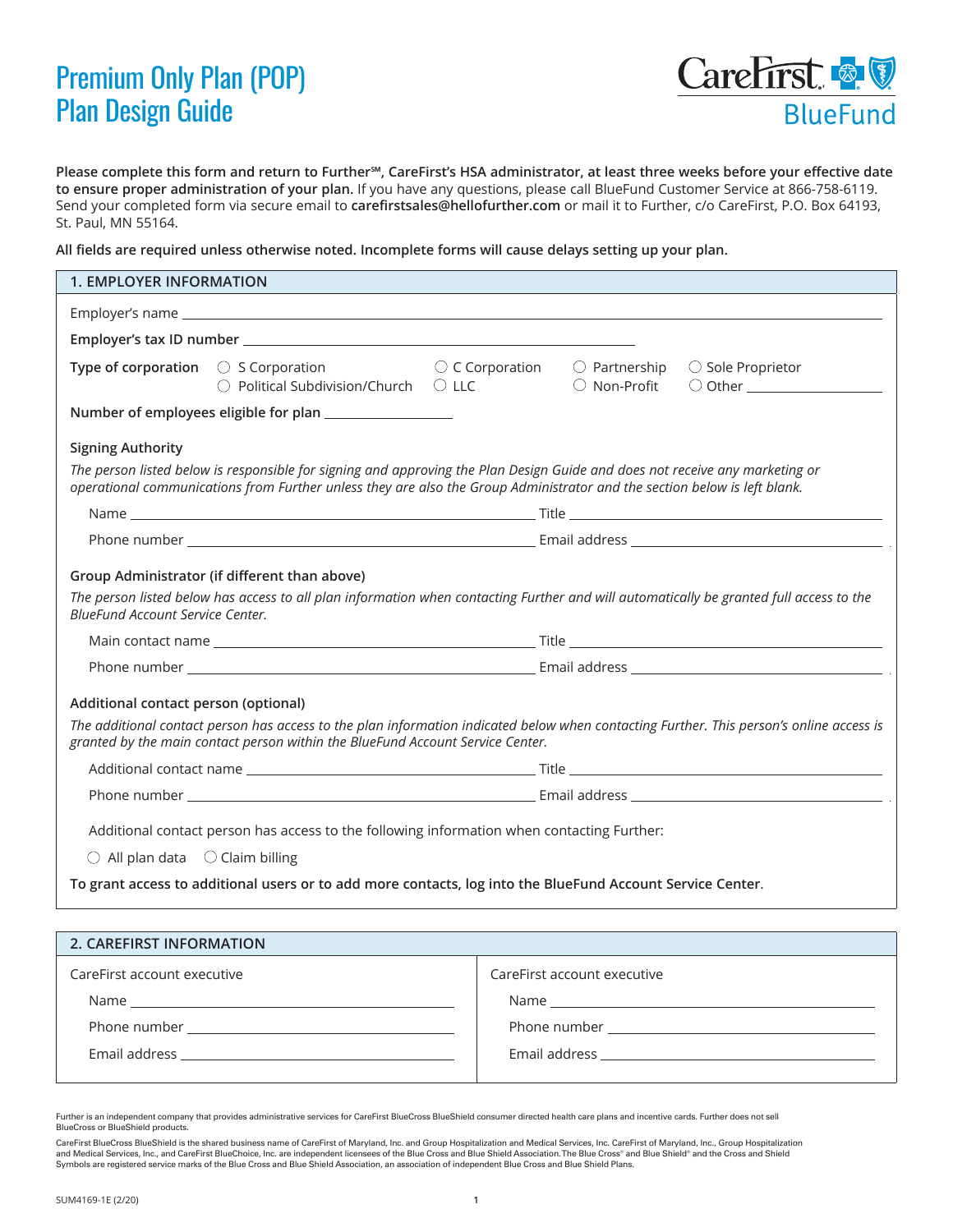| 3. AGENCY/BROKERAGE INFORMATION                                                                                                                             |                                                                                                                                                                                                                                                                                                                                                                                    |  |  |  |  |
|-------------------------------------------------------------------------------------------------------------------------------------------------------------|------------------------------------------------------------------------------------------------------------------------------------------------------------------------------------------------------------------------------------------------------------------------------------------------------------------------------------------------------------------------------------|--|--|--|--|
|                                                                                                                                                             |                                                                                                                                                                                                                                                                                                                                                                                    |  |  |  |  |
|                                                                                                                                                             |                                                                                                                                                                                                                                                                                                                                                                                    |  |  |  |  |
|                                                                                                                                                             |                                                                                                                                                                                                                                                                                                                                                                                    |  |  |  |  |
|                                                                                                                                                             |                                                                                                                                                                                                                                                                                                                                                                                    |  |  |  |  |
|                                                                                                                                                             |                                                                                                                                                                                                                                                                                                                                                                                    |  |  |  |  |
| <b>4. PLAN INFORMATION</b>                                                                                                                                  |                                                                                                                                                                                                                                                                                                                                                                                    |  |  |  |  |
| Plan year                                                                                                                                                   |                                                                                                                                                                                                                                                                                                                                                                                    |  |  |  |  |
|                                                                                                                                                             |                                                                                                                                                                                                                                                                                                                                                                                    |  |  |  |  |
| Health plan carrier (if other than CareFirst) ___________________________________                                                                           |                                                                                                                                                                                                                                                                                                                                                                                    |  |  |  |  |
| Plan options                                                                                                                                                |                                                                                                                                                                                                                                                                                                                                                                                    |  |  |  |  |
| ○ Premium Only Plan (POP)—employer sponsored health plan.                                                                                                   |                                                                                                                                                                                                                                                                                                                                                                                    |  |  |  |  |
| Eligibility required for plan documents (generally matches that of the health plan.)                                                                        |                                                                                                                                                                                                                                                                                                                                                                                    |  |  |  |  |
| Employees must work at least ____________ hours per week to be eligible.                                                                                    |                                                                                                                                                                                                                                                                                                                                                                                    |  |  |  |  |
| Benefits will begin on (select only one):                                                                                                                   |                                                                                                                                                                                                                                                                                                                                                                                    |  |  |  |  |
| $\bigcirc$ First of the month following date of hire<br>$\bigcirc$ Date of hire                                                                             |                                                                                                                                                                                                                                                                                                                                                                                    |  |  |  |  |
| $\bigcirc$ First day after completion of the waiting period $\bigcirc$ 30 days $\bigcirc$ 60 days $\bigcirc$ 90 days $\bigcirc$ Other $\overline{\bigcirc}$ |                                                                                                                                                                                                                                                                                                                                                                                    |  |  |  |  |
|                                                                                                                                                             |                                                                                                                                                                                                                                                                                                                                                                                    |  |  |  |  |
| 5. ADMINISTRATIVE FEES—Completion of this section is mandatory if you donot have CareFirst Medical.                                                         |                                                                                                                                                                                                                                                                                                                                                                                    |  |  |  |  |
|                                                                                                                                                             |                                                                                                                                                                                                                                                                                                                                                                                    |  |  |  |  |
| Administrative Fee Invoices.                                                                                                                                | You will receive an automated email notification when your detailed billing information is available and another email<br>notification two business days in advance of the scheduled Automated Clearinghouse (ACH) transaction confirming the amount<br>of funds to be transferred. Sign into the Online Group Service Center to view and print your complete invoice detail under |  |  |  |  |
| <b>ACH information</b>                                                                                                                                      |                                                                                                                                                                                                                                                                                                                                                                                    |  |  |  |  |
| bank account information is provided to Further for initiation of this procedure.                                                                           | I hereby authorize Further to charge our bank account through ACH for administrative fees for an annual fee. The following                                                                                                                                                                                                                                                         |  |  |  |  |
| Select only one:                                                                                                                                            |                                                                                                                                                                                                                                                                                                                                                                                    |  |  |  |  |
| $\bigcirc$ Use same bank account as indicated for claim reimbursements; OR                                                                                  |                                                                                                                                                                                                                                                                                                                                                                                    |  |  |  |  |
| $\bigcirc$ Use bank account information indicated below:                                                                                                    |                                                                                                                                                                                                                                                                                                                                                                                    |  |  |  |  |
|                                                                                                                                                             |                                                                                                                                                                                                                                                                                                                                                                                    |  |  |  |  |
| (The ABA number is the nine-digit number located in the lower left corner of your check.)                                                                   | Account type: $\bigcirc$ Checking $\bigcirc$ Savings                                                                                                                                                                                                                                                                                                                               |  |  |  |  |
| (Funds will be drawn from your bank account on or after the 20th of each month.)                                                                            |                                                                                                                                                                                                                                                                                                                                                                                    |  |  |  |  |

**PLAN DOCUMENTS**: Further will be preparing your Plan Document and Summary Plan Descriptions (SPD). The documents will be sent to the group contact within 60 days of receipt of the completed Plan Design Guide.